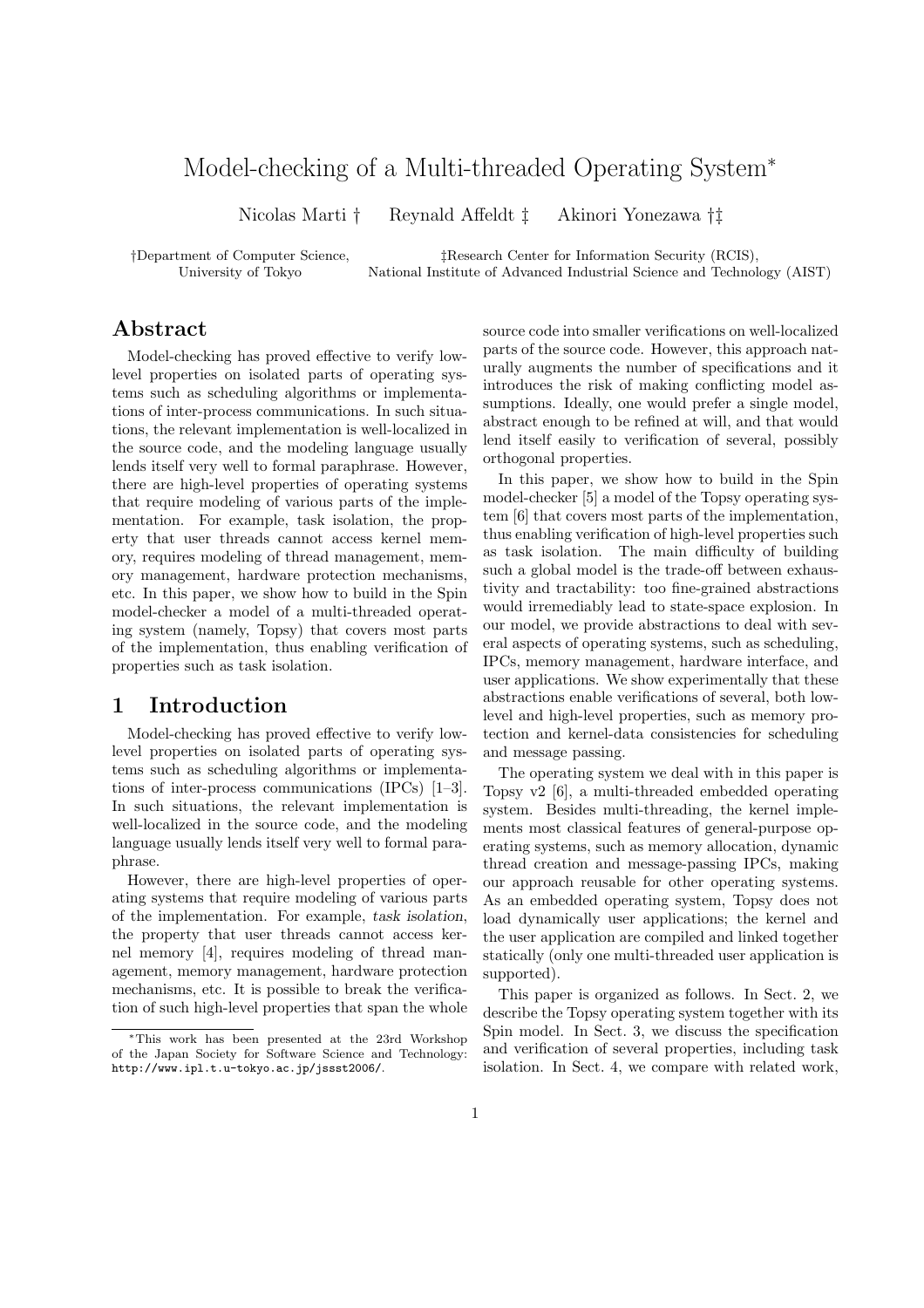and finally conclude.

## 2 Model

We explain in detail our model in a modular way: multi-threading in Sect. 2.1, scheduling in Sect. 2.2, hardware in Sect. 2.3, memory in Sect. 2.4, IPCs and system calls in Sect. 2.5. For each part, we first give a general description with possibly specificities for Topsy, then we describe the model in Spin.

### 2.1 Multi-threading

Definitions A thread is a control-flow implemented by a piece of code and described by a data structure called thread descriptor. A thread descriptor contains an id that identifies uniquely the thread, a set of levels of privileges (to control resource access and scheduling), a context (the state of the thread, i.e., the values of the local variables and the last instruction executed), and status information (for scheduling and communication).

A multi-threaded operating system is the controlflow resulting of the interleaved execution of threads. A special thread, called the interrupt handler, manages the scheduling and the interaction between threads; it is activated in-between the execution of any other two threads.

Spin Model We model threads by Spin processes, whose interleaved execution is provided natively by Spin. In this setting, each thread is given a unique Spin process id, and its context is modeled by the state of the Spin process. A thread descriptor is represented by a Spin data-structure composed of: the Spin id (and therefore the associated context), the execution privilege, scheduling information and a message queue for communication:

```
typedef Thread_desc {
  byte contextPtr;
  bool privilege;
  SchedulerInfo schedInfo;
  MessageQueue msgQueue;
};
```
In order to control the interleaving, we use the special Spin process definition provided, that specifies a condition under which a process is executed or not. For example, the kernel service of Topsy in charge of IOs is modeled as follows:

```
proctype ioThread()
  provided (\_curr\_ctxt ==\_pid) { ... };
```
where \_curr\_ctxt is the Spin id of the currently running operating system thread, and \_pid is the Spin id of the currently executing Spin process (this is a variable natively provided by Spin).

Although Spin has a native feature to spawn a process, it does not allow to end it dynamically: a process must reach its last statement to terminate. In order to model termination of user threads (kernel threads are never killed), we add a clause to the provided condition that allows for a killed process to execute to its end:

```
proctype uThread()
  provided (_curr_ctxt==_pid || _killed[_pid])
  { ... };
```
### 2.2 Scheduling

Definitions Scheduling is the operation by which the interrupt handler chooses the next thread to be run. This decision is based on priorities associated with threads. There is a wide variety of algorithms for this purpose.

The Topsy kernel implements a priority-based round-robin scheduling, by which the highest-priority ready-thread is always chosen. The scheduler uses queues to store the threads according to their status (RUNNING, READY, or BLOCKED). In addition, threads in the READY queue are sorted by their priority: "kernel" > "user" > "idle" (for a special idle thread executed when no thread is ready).

Spin Model The algorithm implemented in the model obeys the same priority rules as in Topsy. For this purpose, we use the scheduling status and priority that are stored into the schedInfo field of thread descriptors. The scheduling decision is stored in a global variable \_curr\_id that indexes a thread descriptor, from which one can retrieve the corresponding context (a Spin id).

There is a small difference with the original algorithm: we use a traversal of thread descriptors instead of queues, so that the scheduling is not fair anymore. This is not a problem for the properties we verify in this paper, because they are not related to the scheduling policy. However, in order to verify fairness properties, one would need to re-implement the scheduler with queues.

#### 2.3 Hardware

Definitions The hardware consists essentially of a processor that provides execution of a single thread and accesses to resources such as segments of memory. To control the accesses to resources, the processor provides privileges (usually, operating systems privileges map the hardware privileges). In particular, the execution privilege level of the currently run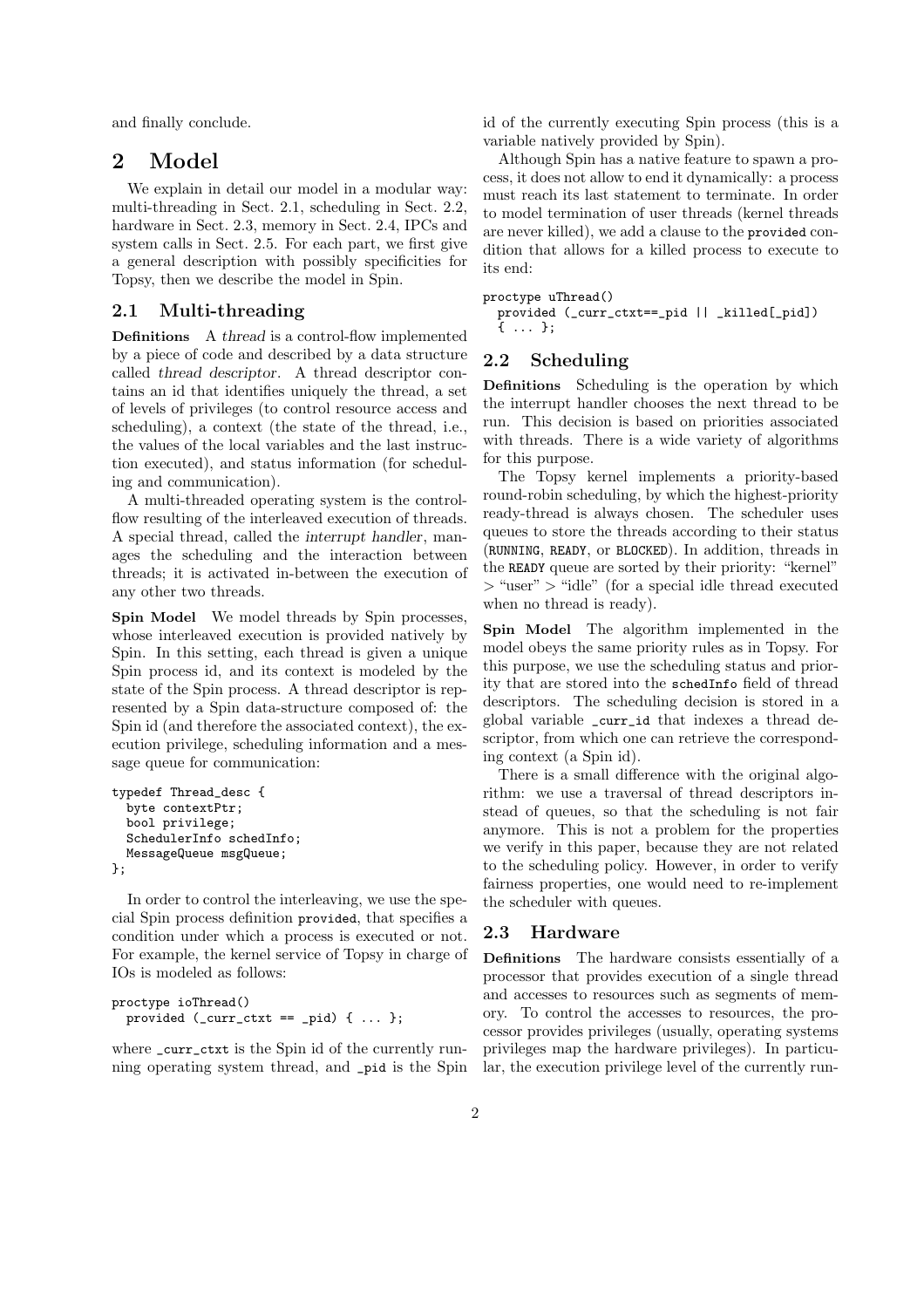ning process is always kept as a part of the context (usually in a register).

To enable interleaving of executions, the processor provides interrupts: a mechanism that puts a value into a special register and triggers switching of threads. Usually, the hardware includes an internal clock that can be used by the operating system to switch a thread after a predetermined execution period.

Spin Model To provide exclusive execution, we model the program-counter register of the processor by the global variable \_curr\_ctxt, that contains the Spin id of the current thread. In order to keep track of the current privilege in our model, there is a global variable called CPU\_MODE; it is set by the context switch to the execution privilege level of the running thread.

To switch from one process to another, we use the provided clause: the execution of a given thread is triggered by changing the value of \_curr\_ctxt to the appropriate Spin id.

To model interrupts, we use a special channel to store the nature of the interrupt before context switching. For example, any thread can raise a software interrupt by sending a software interrupt message on this special channel and switch. In constrast, IOs interrupt are raised by external Spin process (representing some piece of hardware). In particular, the internal clock is model by a Spin process that nondeterministically send a time interrupt and switches.

#### 2.4 Memory

Definitions For security reasons, processors allow to partition memory into independent regions associated with a memory access privilege level. When a thread attempts a memory access, the processor compares its execution privilege with the access privilege of the corresponding region. If the execution privilege is equal or higher, the access is granted, otherwise the processor stops the execution and raises an interrupt.

To use its memory efficiently, a kernel usually appeals to dynamic memory allocation. For example, dynamic memory allocation is used for dynamic creation and destruction of threads. Typically, such an allocator maintains a partition of free and allocated blocks inside the kernel data memory.

Since Topsy uses only one multi-threaded user application, the memory is split in two regions to separate the kernel from the user application.

Spin Model We model the memory access mechanism by (1) an array that associates each region with its privilege level and (2) a set of macros that models memory accesses. At each memory access, these macros check the current mode processor (CPU\_MODE). If the access is allowed, the Spin assignments are executed, otherwise a memory-fault interrupt is raised and the context is switched.

In order to model a memory allocator that manipulates several types of data structures, we provide a macro that creates an instance of a specialized memory allocator for a given data-structure:

```
#define HL(type,size,data,used,hmlock,
 hmInit,hmAlloc,hmFree)
type data[size];
bool used[size];
chan hmlock = lock;
inline hmInit(i) { ... };
inline hmAlloc(return) { ... };
inline hmFree(return) { ... };
};
```
For illustration, the memory allocator of the kernel is instantiated by:

#### HL(Thread\_desc, MEMBLOCK\_N, mem, used, hmlock, hmInit, hmAlloc, hmFree)

The effect of the macro expansion above is to build an array mem of thread descriptors, an array used to keep track of which thread descriptors are free or allocated, and a set of functions hmInit, hmAlloc and hmFree. The initialization function hmInit sets all the data-structures to Free. The allocation function hmAlloc tries to find a free data-structure, declares it Allocated and returns its index. The deallocation function hmFree sets a data-structure of a given index to Free.

#### 2.5 Kernel Services

#### 2.5.1 IPCs

Definitions IPCs are a message passing mechanism that allows threads to communicate with each other. To use this mechanism, a thread sets its register to appropriate values (id of the receiver/sender, address of a buffer where the body of the message is stored or have to be stored), and then raises a software interrupt. This interrupt switches the context of the thread with the context of the interrupt handler. The latter routes the message, makes a scheduling decision and finally restores the running thread by switching the context.

Spin Model A global channel is used to pass arguments from a thread to the interrupt handler, whereas the response is sent back to the thread through a private channel whose pointer is passed as the reply argument of the message receiving and sending functions: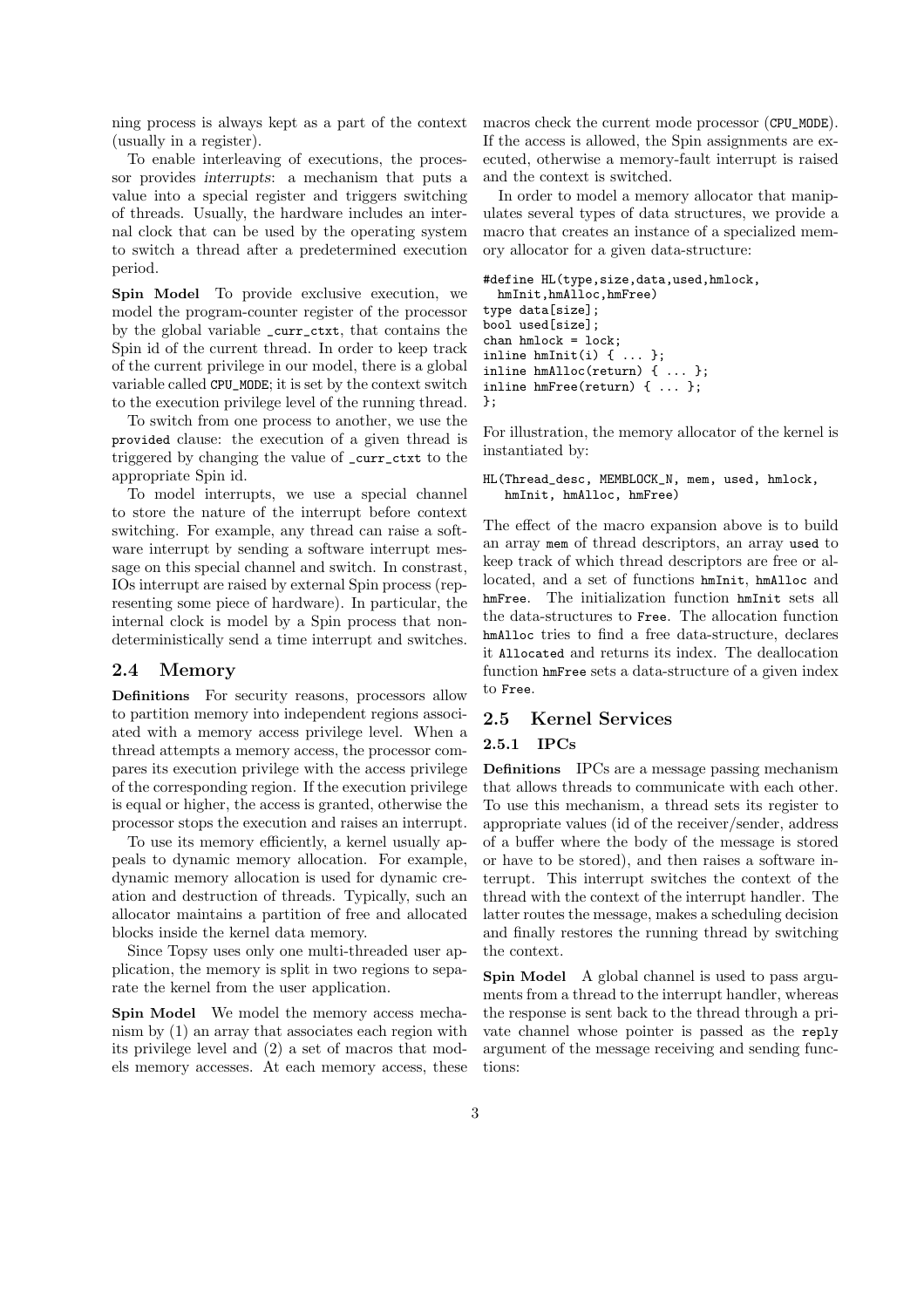inline recvmsg(from, smsg, reply) { ... }; inline sndmsg(to, smsg, reply) { ... };

These two functions make use of the msgQueue field of the thread descriptor to store messages and communication status information. Let us explain in more details their implementations.

When a thread wants to receive a message, the interrupt handler looks into its message queue. If an adequate message is present, it is dequeued and sent to the thread, otherwise the thread is blocked and declared waiting for a message, and the IPC arguments are saved. Concretely, the interrupt handler sets the thread to a status called WAITING (msgPendingStatus field of msgQueue), saves the expected sender id (threadIdPending field) and the pointer of the channel where to send back the message (msgPendingPtr field).

When a thread wants to send a message, the interrupt handler tries to find the receiver. If it is not an existing thread, the IPC fails, otherwise the interrupt handler checks whether the receiving thread is waiting for this message. If this is the case, the message is sent directly to the thread which is unblocked, otherwise it is inserted into the thread message queue msgQueue.

#### 2.5.2 System Calls

Definitions In Topsy, system calls (such as threads creation and destruction) are provided by kernel threads. More precisely, a thread makes a system call by sending a request to the appropriate kernel threads via an IPC message, whose body contains the name of the system call and its arguments. In the same way, the result is sent back into a message.

Spin Model The kernel threads are defined as Spin processes, and therefore are managed like the other threads. Yet, they belong to the kernel code and hence can manipulate directly its data. These threads are implemented as infinite loops which receive and parse a message, execute the system call code, and send back a response.

Our model implements the thread manager (responsible for creation and deletion of threads), the IO manager (that acts as a directory for IO drivers), and the network manager (network IO driver) but not the memory management kernel thread (whose purpose is to manage pages of virtual memory, but Topsy v2 uses a flat memory model and there is no implementation yet).

### 3 Experiments

We present several verifications done on the Topsy model described in the previous section: "status correctness" is a low-level property that only deals with the scheduler, "status consistency" and "reply consistency" are high-level properties that deal with both the scheduler and the IPCs, and "task isolation" is a high-level property that deals with the execution privilege and memory management.

#### 3.1 A Generic Test Program

Verifications are done using a test program. This test program is an echo server that is generic in the sense that it uses all the kernel services provided by the model of the Topsy thread manager and IO manager (see Sect. 2.5.2).

The main thread of the echo server repeatedly does the following: it tries to create a child-thread using the Topsy thread manager and waits for a message by which the child-thread indicates it is about to terminate. The child-thread does the following. When it starts, it tries to open a network connection by sending a request to the Topsy IO manager; the response it gets is the id of a kernel thread managing the network. Via this kernel thread, the child-thread eventually receives a network packet, sends it back (the echo service), and sends a closing message to the IO manager. Then, it sends a message to its father indicating it will make an exit system-call.

### 3.2 Status Correctness

The status correctness property states that the kernel always restores the thread that has been scheduled. Put formally, "whenever a thread is executing (threadrun assertion below), its scheduling status is RUNNING (runningthreadcurr assertion)":

```
#define threadrun
  (_curr_ctxt == (mem[curr_id].contextPtr) &&
  _syst_run)
```
#define runningthreadcurr (used[curr\_id] && mem[curr\_id].schedInfo.status == RUNNING)

[](threadrun -> runningthreadcurr)

### 3.3 Status Consistency

This property states that a thread waiting for a message can never be scheduled. Put formally, "if a thread is waiting for a message (waitingthread assertion below), its scheduling status must be BLOCKED (blockedthread assertion)":

#define waitingthread (used[ut\_init\_id] && mem[ut\_init\_id].msgQueue.msgPendingStatus ==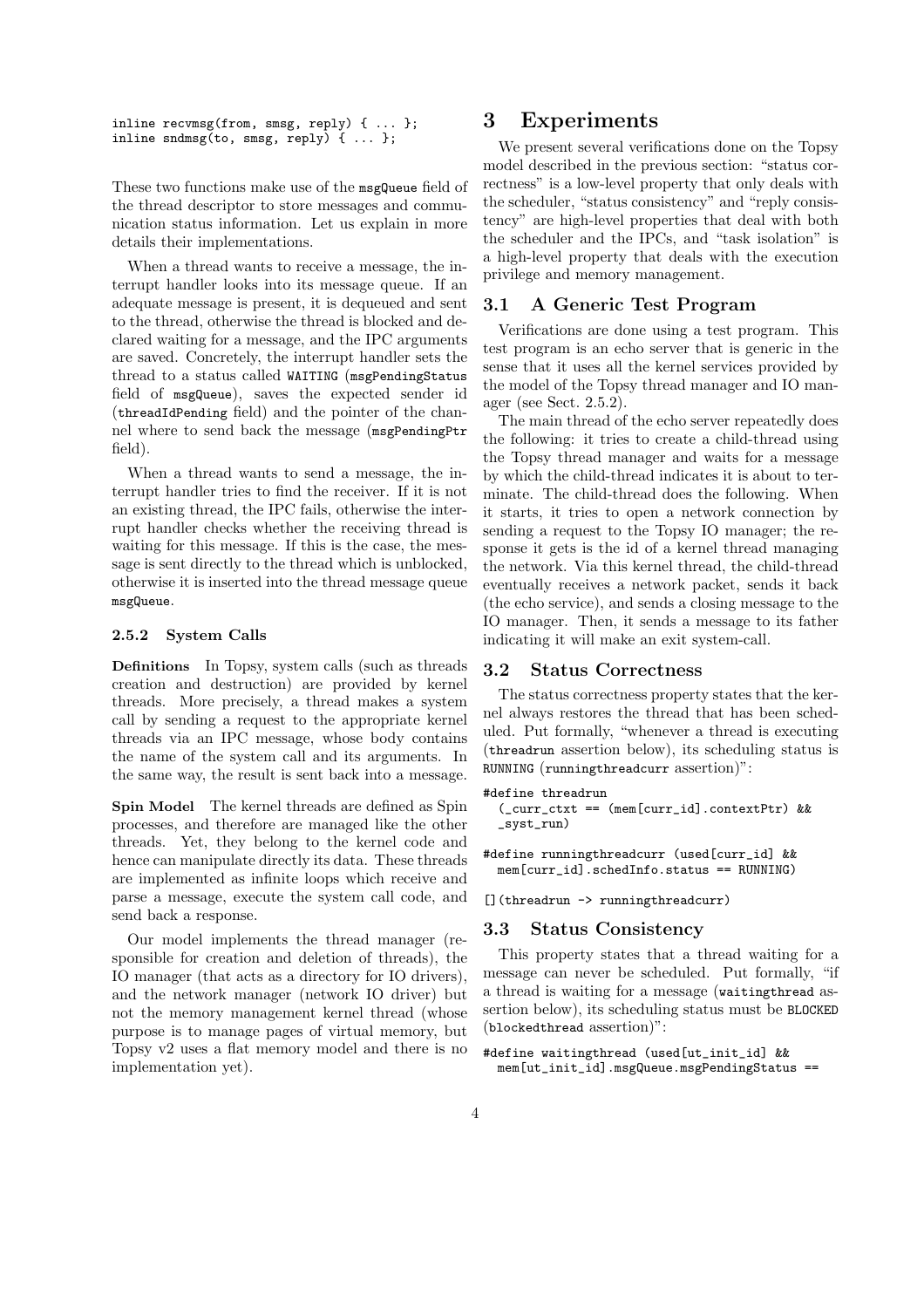WAITING)

```
#define blockedthread (used ut init id] &&
 mem[ut_init_id].schedInfo.status == BLOCKED)
```

```
[]((waitingthread && threadrun) ->
 blockedthread)
```
In this specification, threadrun ensures that this is not the interrupt handler that is executing. This is essential to distinguish this situation because the interrupt handler precisely may break this property when updating the thread status.

The Topsy thread id of the user thread is hardwired (ut\_init\_id variable). This is not a limitation of our approach because in Spin it is always possible to construct by hand a never-claim with an implicit quantification over a range of thread ids. However, this is not directly expressible in LTL.

#### 3.4 Reply Consistency

The reply consistency property states that the return channel for an IPC is not changed until the thread is unblocked and the expected message is sent. Put formally, "if a thread is waiting for a message, the value of its return channel (field msgPendingPtr below) does not change until the thread is NOT WAITING":

```
#define notwaitingthread (used[ut_init_id] &&
 mem[ut_init_id].msgQueue.msgPendingStatus ==
   NOT_WAITING)
```

```
#define pendingPtrval (used[ut_init_id] &&
  mem[ut_init_id].msgQueue.msgPendingPtr ==
    _reply_chan[ut_init_id])
```

```
[](waitingthread ->
 (pendingPtrval U notwaitingthread))
```
### 3.5 Task Isolation

The task isolation property is important for operating system verification because it implies that only the kernel can change its data. For a multi-threaded OS such as Topsy (only one user application), the task isolation means that whenever a user thread is running, it must not have a privilege level that grants him access to the memory of the kernel. Put formally, "whenever a user thread is running (userthreadrun assertion below), the current privilege does not allow access to kernel memory (kernelaccess assertion)":

```
#define kernelaccess
  ((CPU_MODE == segment[0]) || kernelmode)
#define userthreadrun
```

```
(_curr_ctxt == (mem[curr_id].contextPtr) &&
_user_thread[curr_id] && _syst_run)
```
#### [](userthreadrun -> !kernelaccess)

#### 3.6 Results

Despite its completeness, the size of the model is reasonable: 770 lines of code for Topsy and 80 lines for the echo server (the whole Spin development is available online [7])

We measure<sup>1</sup> resource consumption in function of the number of child-threads created by the echo server for the properties of the previous sections.

The verifications of "status correctness", "status consistency" and "task isolation" use almost the same amount of ressource, linear in both space and time (that is why we merge these three graphs into only one in Fig. 1).

In contrast, the verification of "reply consistency" uses more ressource. The space consumption is still linear, but around three times larger because state formulas of the LTL formula contain more information. The time consumption is quadratic because the two temporal modalities nested in the LTL formula require an additional nested traversal of the statespace.

# 4 Related Work

Contrary to our work, all Spin-based verification of operating systems focus on only one property. In consequence, the proposed models are specificationoriented and does not enable verification of high-level properties.

In [1], the inter-task communication facility of the RUBIS micro-kernel is modeled to build test programs. Verifications check properties such as consistency of flags or validity of the status, similarly to "status correctness" and "status consistency" we checked in Sect. 3.

In [2], the Fluke kernel is modeled by a set of macros and used in several test programs. These programs are decorated with assertions checking the return values of kernel functions. Although the model spans a wide part of the kernel, it does not include any modeling of the hardware.

In [3], the VFiasco IPCs are modeled to verify the communication mechanism of the kernel. The approach is to translate directly the source code in Spin. The modeled scenario is composed of two communicating threads, modeled as Spin processes. All the tests focus on the consistency of flags used by the communication mechanism.

<sup>&</sup>lt;sup>1</sup>Experiments done on an Opteron (64-bit) 2.4GHz machine with 16GB of RAM.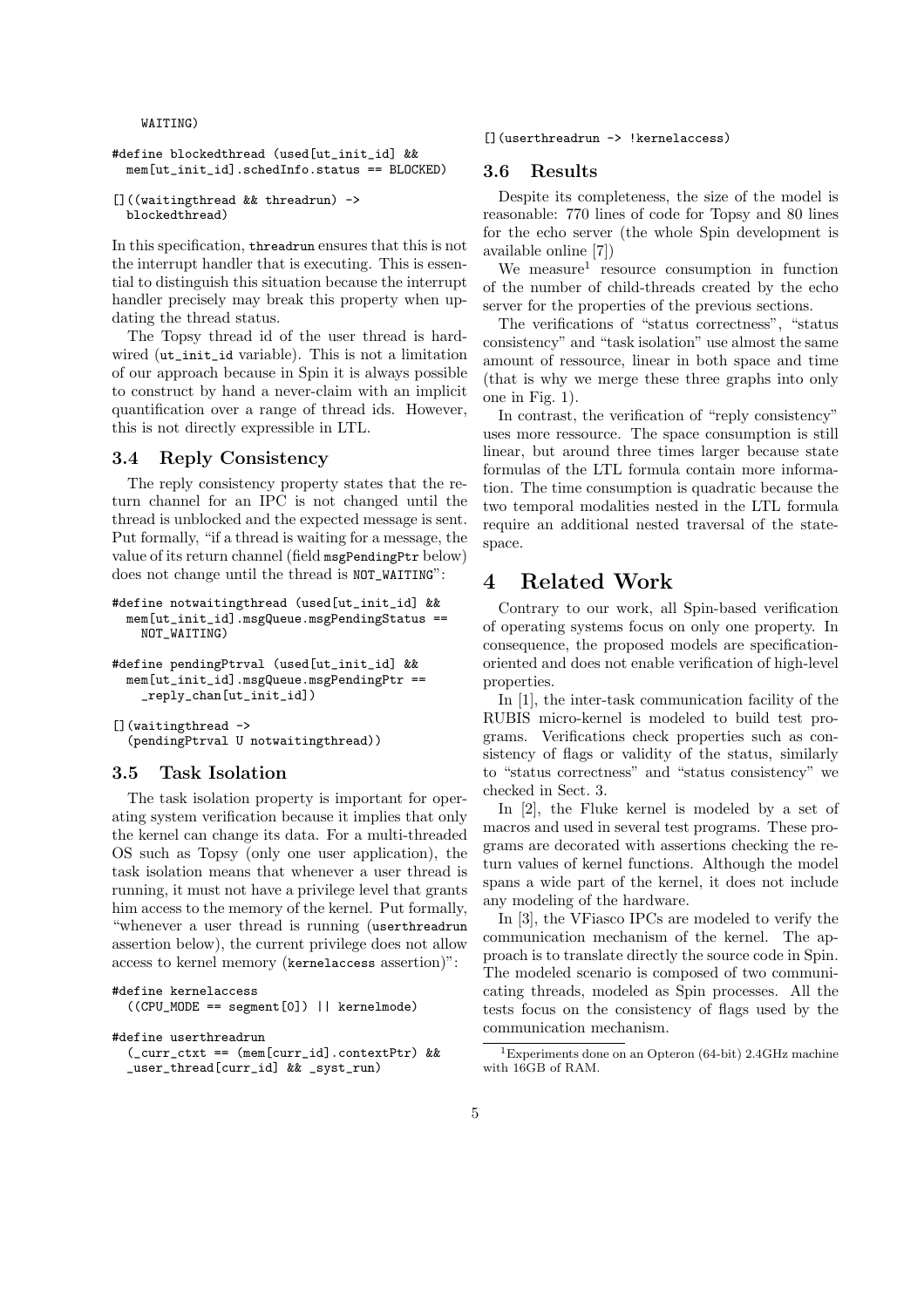# 5 Conclusion

In this paper, we have model-cheked several properties of a multi-threaded operating system. The originality of our model is to enable verification of high-level properties, i.e., properties whose verification requires modeling of several parts of the system (not only the operating system but also its underlying hardware). In particular, this model made it possible to verify the task isolation propery of the Topsy operating system. Despite the richness of the model, our experiments showed that resource consumption during verification is reasonable enough to be performed on a standard computer.

### References

- [1] G. Duval and J. Julliand. Modeling and Verification of the RUBIS  $\mu$ -kernel with SPIN. In 1st SPIN Workshop (SPIN 1995).
- [2] P. Tullmann, J. Turner, J. McCorquodale, J. Lepreau, A. Chitturi, and G. Back. Formal Methods: A Practical Tool for OS Implementors. In 6th Workshop on Hot Topics in Operating Systems (HotOS-VI 1997).
- [3] Endrawaty. Verification of the Fiasco IPC Implementation. Master Thesis. Desden University of Technology. 2005.
- [4] W. R. Bevier. A Verified Operating System Kernel. Ph. D. Thesis. University of Texas at Austin. 1987.
- [5] G. J. Holzmann. The Spin Model Checker. Addison Wesley. 2003.
- [6] L. Ruf, C. Jeker, B. Lutz, and B. Plattner. Topsy v3: A NodeOS For Network Processors. In 2nd International Workshop on Active Network Technologies and Applications (ANTA 2003).
- [7] R. Affeldt and N. Marti. Spin model of Topsy available at: http://staff.aist.go. jp/reynald.affeldt/seplog/.